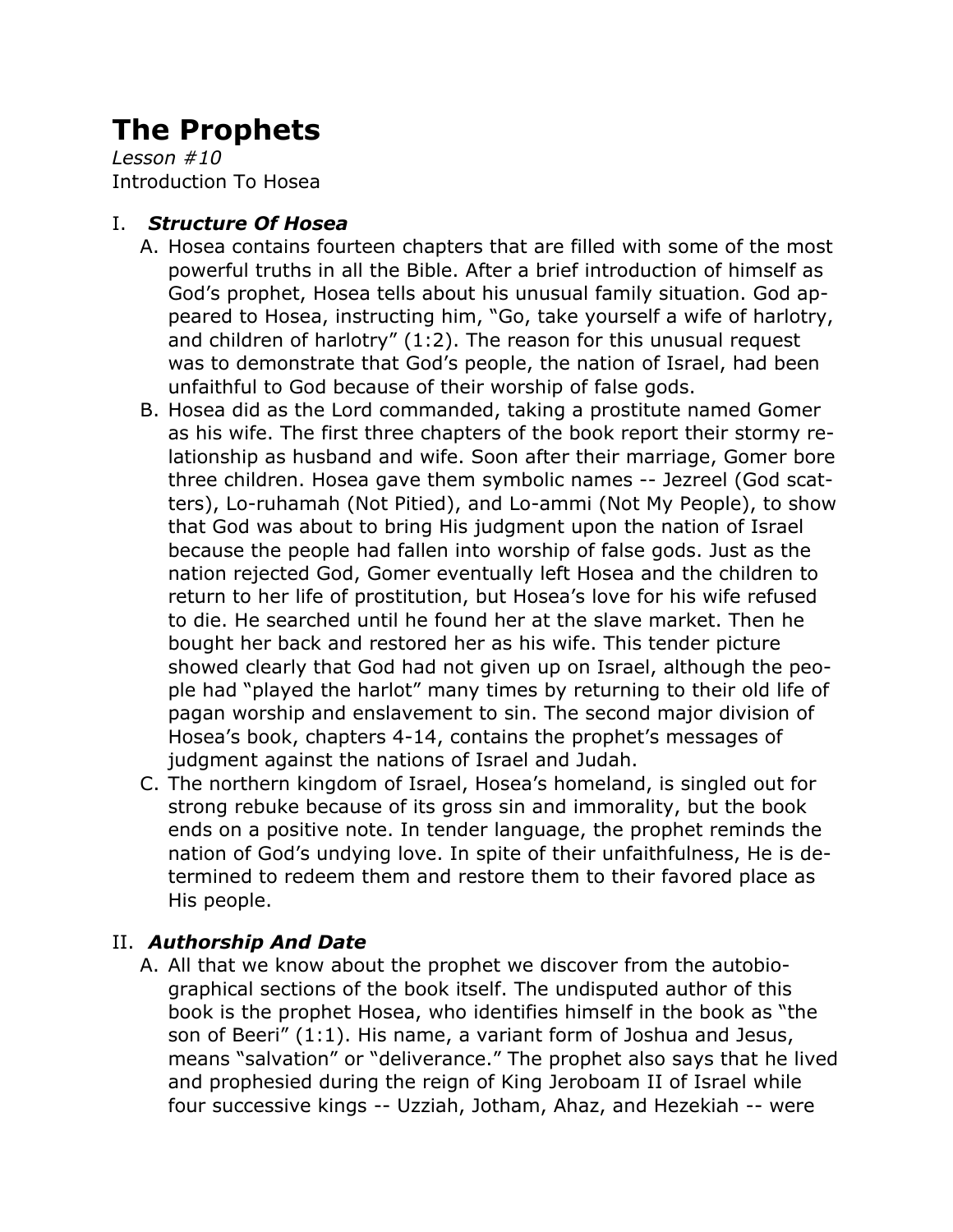ruling in Judah. This means his prophetic ministry covered a period of about 25 years, from about 750 B.C. to about 725 B.C. His book was written some time during these years.

B. Most scholars agree that Hosea was a young man when Amos was almost through with his prophesying. Whereas Amos and Hosea prophesied to Israel, the northern kingdom, Isaiah and Micah were contemporaries who prophesied in Judah, the southern kingdom.

#### III. *Historical Setting*

- A. Hosea prophesied during the twilight years of the northern kingdom of Israel, a time of rapid moral decline. Worship of false gods was mixed with worship of the one true God. Ritualism rather than righteousness was the order of the day as even the priests lost sight of the real meaning of worship.
- B. Although King Jeroboam II was the instigator of many of these policies, at least his 40 year reign (793-753 B.C.) brought a measure of political stability to the nation. This stability came to an end when he died. In rapid succession, six different kings ruled Israel during the next 25 years; four of which were eliminated by assassination. Weakened by internal strife, Israel collapsed in 722 B.C. when the nation of Assyria destroyed Samaria, Israel's capital city. Hosea was probably an eyewitness to many of these events as his prophecy about God's judgment was fulfilled.

#### IV. *Scriptural Contribution*

- A. The literary features within Hosea's book suggest he was a member of the upper class. The tone and contents of the book also show he was a man of deep compassion, strong loyalty and keen awareness of the political events taking place in the world at that time. As a prophet, he was also deeply committed to God and His will as it was being revealed to His covenant people.
- B. Hosea is one of the most unusual prophets of the Old Testament, since he was commanded by God to marry a prostitute (Hosea 1:2-9). His wife Gomer eventually returned to her life of sin, but He bought her back from the slave market and restored her as his wife (Hosea 3:1-5). His unhappy family experience was an object lesson of the sin or "harlotry" of the nation of Israel in rejecting the one true God and serving pagan gods. Although the people deserved to be rejected because they had turned their backs on God, Hosea emphasized that God would continue to love them and use them as His special people. In his unquestioning obedience of God, Hosea demonstrated he was a prophet who would follow his Lord's will, no matter what the cost. He was a sensitive, compassionate spokesman for righteousness whose